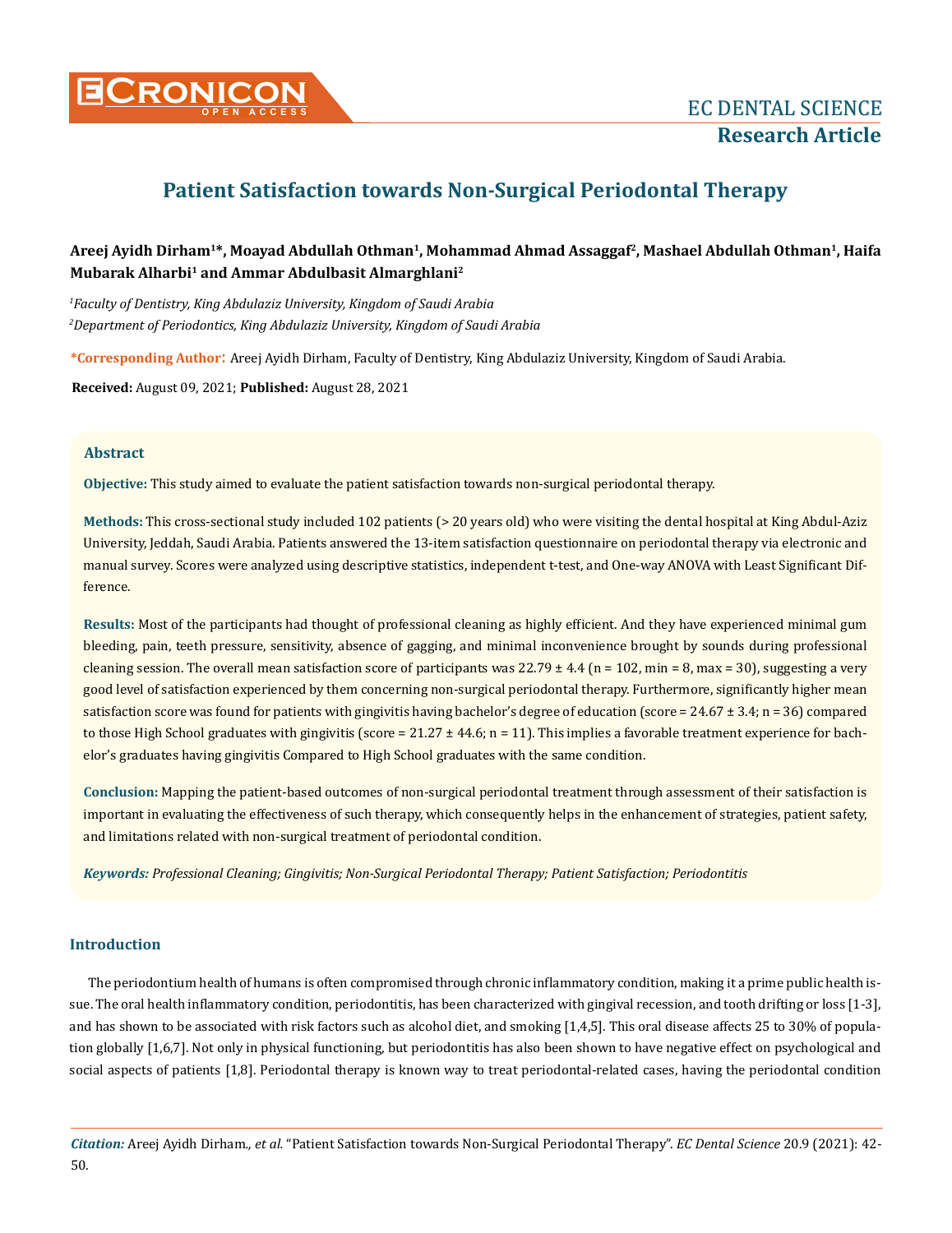measured by parameters among which include clinical attachment level, pocket depth, and bleeding on probing [9]. Non-surgical type of periodontal therapy has been regarded as an effective treatment in the removal of periodontium-related dental plaque biofilm, thereby improving oral health by decreasing the possibility of halitosis, pain, complications, as well as enhancing quality of life [1,10]. When it comes to instrumentation of the therapy, hand and power-driven-types can be employed. Studies reported that the combination of hand and machine-driven instrumentations have produced the same and significant enhancement on periodontal parameters for clinical practice [11,12]. The study of Drisko and others (2000) [13] mentioned that the American Academy of Periodontology stated that since the attitudes toward specific mechanical therapy techniques may influence patient compliance with prescribed treatment regimens, patient acceptance of ultrasonic scalers versus hand instruments is important. Though reported to be of much effective in improving the patient's quality of life compared to surgical approach [1], non-surgical approach may still impose possible side effects such as sensitivity, pain, and even quality of life [11].

 As the quality of life is mentioned, the periodontal disease also involves studies on psychological and sociological aspects since the behavior, quality of life, and perception of patients having the condition are also important to consider [9,14]. However, the effect of periodontal intervention on the well-being of the patients is commonly not prioritized [1]. Studying the perception and patient-based outcomes, including the quality of life and patient satisfaction, is said to help in generating important information which is needed in the enhancement of strategies related to treatment, and patient safety [1,11,15].

#### **Aim of the Study**

This cross-sectional study aimed to assess the patient satisfaction towards non-surgical periodontal therapy in Jeddah, Saudi Arabia.

#### **Materials and Methods**

#### **Selection criteria**

One-hundred and two patients, aged at least 20 years old and visiting the dental hospital at King Abdul-Aziz University in Jeddah, were included in this cross-sectional study. This study was conducted in 2019 - 2020 via electronic and manual survey. Ethical approval was obtained from the Ethical Committee in the Faculty of Dentistry, King Abdul-Aziz University (KAUFD), Jeddah, Saudi Arabia.

Each participant was consented and subjected to either sonic or hand scaling by a dental hygienist in KAUFD. Each patient had answered a pre-validated questionnaire comprised of 13 questions ranging from various aspects of measuring patient satisfaction in terms of non-surgical periodontal scaling. The pre-validated questionnaire has been adapted from the study of Croft., *et al*. [16] and has been translated to Arabic language, modified and reviewed by a statistician. The questionnaire was distributed electronically using Google Forms.

The inclusion criteria included healthy patients with no systemic disease (ASA I) and non-smoker that at least performed non-surgical periodontal scaling in at most 2 months ago with a hygienist to full mouth with calculus but with no mobility nor fremitus. Radiographs/ dental charting of the included sample were reviewed and interpreted.

#### **Statistical analysis**

Statistical analyses were performed with SPSS software version 23 (IBM Corp., Armonk, NY, USA) and visually presented by using GraphPad Prism version 8 (GraphPad Software, Inc., San Diego, CA, USA). Satisfaction score for each question was added and used as main variable for comparison to the sociodemographic data and professional cleaning indicators. Assuming normal distribution, independent t-test was used for comparison of variables with two groups while one-way ANOVA with Least Significant Difference (LSD) as a post hoc test was utilized for groups with more than 2 variables. Statistical significance was set at p < 0.05.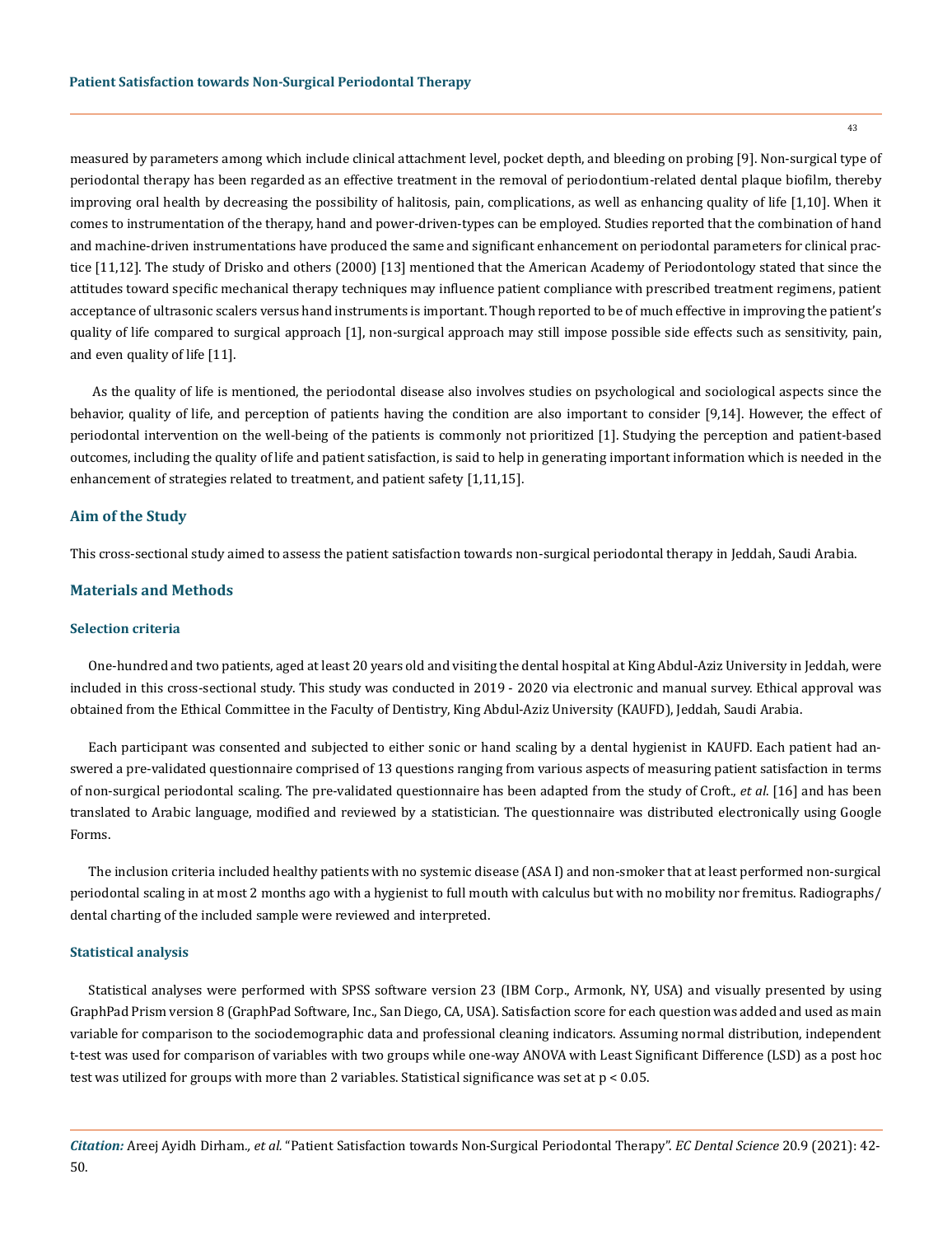#### **Results and Discussion**

A total of 102 participants took part in this study, with the majority belonging to 20 - 40 years old (79.4%), females (86.3%) and obtained a bachelor's degree (59.8%). Most of the participants agreed to strongly agreed that professional cleaning as highly efficient and cleaned their teeth well (99%, n = 101). This is evident in certain aspects, such as minimal gum bleeding and pain, teeth pressure and sensitivity, absence of gagging, and minimal inconvenience brought by sounds during professional cleaning session, as provided in figure 1. Aside from that, about 55% of the participant had mentioned that professional cleaning does not take a lot of time. The overall mean satisfaction score of participants was found to be 22.79  $\pm$  4.4 (n = 102, min = 8, max = 30), suggesting a very good level of satisfaction experienced by the participants concerning non-surgical periodontal therapy. The relationship between patient satisfaction scores and professional cleaning was then assessed as shown in table 1. Results revealed that despite majority of the participants were interviewed on the actual day of professional cleaning, it did not significantly affect the overall patient satisfaction when compared to those who had their teeth cleaned before  $7 - 14$  days and after  $1 - 2$  months prior to the interview ( $p > 0.05$ ). In terms of diagnosis of patients, findings showed higher mean satisfaction scores of patients having gingivitis (score =  $23.92 \pm 3.8$ ) than those with periodontitis (scores =  $22.29 \pm 3.8$ ) 3), though the difference was not significant based on the treated sample size ( $p = 0.075$ ). On the other hand, significant difference in the mean satisfaction scores was observed with respect to type of professional cleaning session  $(p = 0.028)$ . More specifically, significantly higher patient satisfaction score was obtained for patients who underwent supra-type of professional cleaning session (score = 23.82 ±  $3.7$ ; n = 65) as compared to those who experienced sub-type (score = 21.25  $\pm$  3.2; n = 12). However, no significant differences (p > 0.05) in patient satisfaction were observed with respect to frequency of professional cleaning, type of tools and instrument used [power (22.95 ± 4.3) vs hand (22.11 ± 4.8)]. Figure 1 shows the distribution of average patient satisfaction scores obtained by the participants and figure 2 shows the patient satisfaction scores for each type of the professional cleaning session.

|                                                                           | N                   | Min          | <b>Max</b>                        | Mean            | <b>SD</b>            |  |  |
|---------------------------------------------------------------------------|---------------------|--------------|-----------------------------------|-----------------|----------------------|--|--|
| Overall Satisfaction score                                                | 102                 | 8            | 30                                | 22.79           | 4.4                  |  |  |
| <b>Variables</b>                                                          |                     | <b>Total</b> | <b>Patient Satisfaction Score</b> |                 | p-value              |  |  |
| When did you do your last the Professional cleaning?                      | Today               | 92           | $22.73 \pm 4.5$                   |                 | 0.409                |  |  |
|                                                                           | Before 7 - 14 days  | 4            | $21.25 \pm 3.3$                   |                 |                      |  |  |
|                                                                           | Before 1 - 2 months | 6            |                                   | $24.83 \pm 3.8$ |                      |  |  |
| How often do you clean your teeth at dental office                        | 6 months            | 26           | $22.62 \pm 5.8$                   |                 | 0.349                |  |  |
| (Professional cleaning)?                                                  |                     |              |                                   |                 |                      |  |  |
|                                                                           | 1 year              | 36           |                                   | $23.56 \pm 3.7$ |                      |  |  |
|                                                                           | 2 years             | 12           |                                   | $20.92 \pm 5.0$ |                      |  |  |
|                                                                           | More than 2 years   | 28           |                                   | $22.79 \pm 3.4$ |                      |  |  |
|                                                                           | Hand                | 24           |                                   | $23.00 \pm 4.7$ |                      |  |  |
| What is the diagnosis of the patient?                                     | Periodontitis       | 24           |                                   | $22.29 \pm 3.3$ | 0.075                |  |  |
|                                                                           | Gingivitis          | 53           |                                   | $23.92 \pm 3.8$ |                      |  |  |
| Type of the professional cleaning session?                                | Supra               | 65           |                                   | $23.82 \pm 3.7$ | $0.028$ <sup>a</sup> |  |  |
|                                                                           | Sub                 | 12           |                                   | $21.25 \pm 3.2$ |                      |  |  |
| Type of instrument used by examining dentist                              | Power               | 83           |                                   | $22.95 \pm 4.3$ | 0.451                |  |  |
|                                                                           | Hand                | 19           |                                   | $22.11 \pm 4.8$ |                      |  |  |
| <sup>a</sup> : Significant using Independent <i>t</i> -test @<0.05 level. |                     |              |                                   |                 |                      |  |  |

**Table 1:** Relationship between patient satisfaction scores and professional cleaning characteristics (N = 102).

*Citation:* Areej Ayidh Dirham*., et al.* "Patient Satisfaction towards Non-Surgical Periodontal Therapy". *EC Dental Science* 20.9 (2021): 42- 50.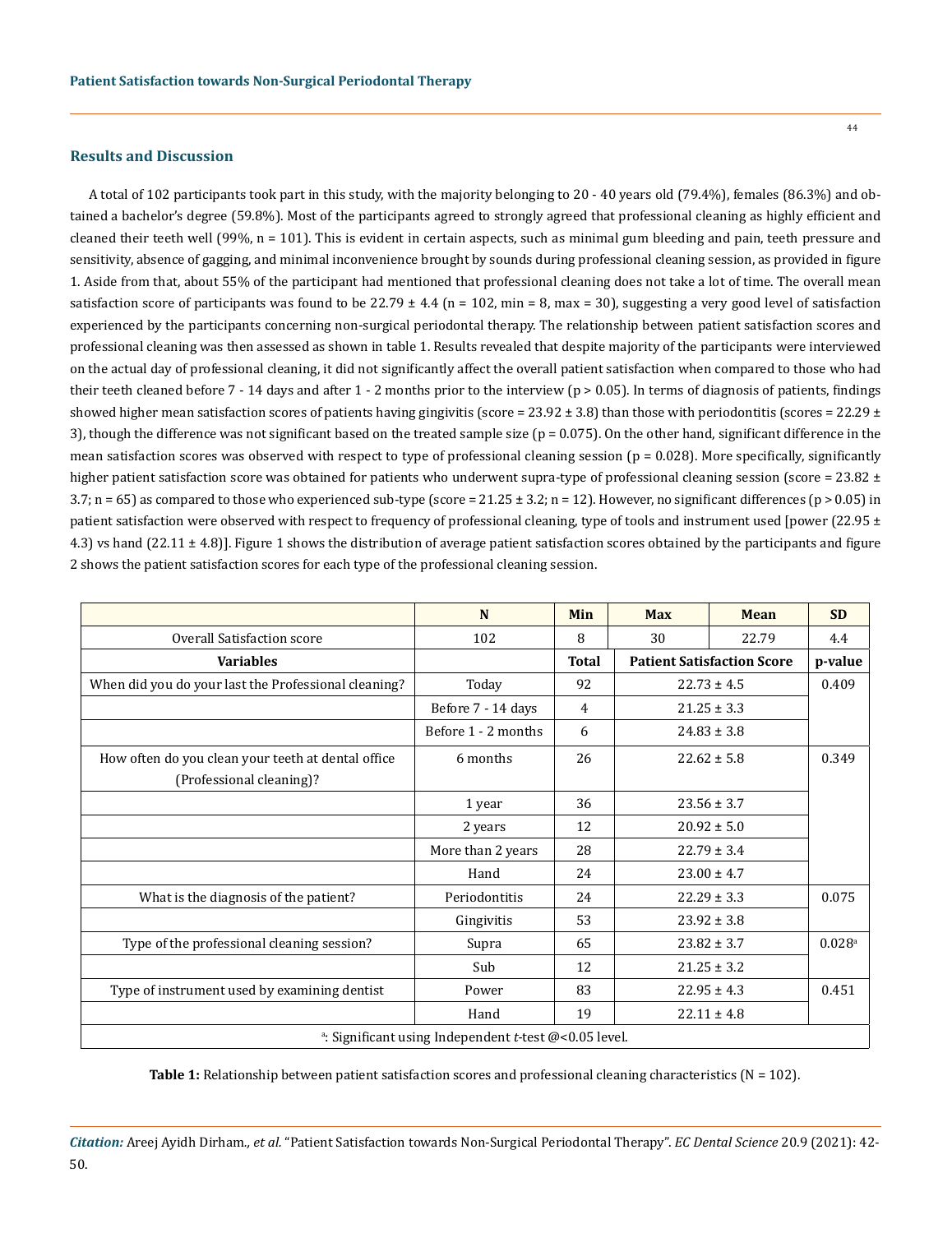

*Figure 1: Average patient satisfaction score for each question on professional cleaning.*



*Figure 2: Average patient satisfaction score obtained for each type of the professional cleaning session.*

The patient satisfaction scores, were then compared with respect to each sociodemographic characteristic, as shown in table 2. No significant differences in the mean satisfaction score were observed relative to  $20 - 60$  years old age group ( $p > 0.05$ ), while  $> 60$  years old age group was not analyzed for any correlation due to inadequate sample size. In terms of educational background, analysis revealed significant difference in the mean satisfaction scores of patients relative to bachelor's degree educational level  $(p = 0)$  according to One-Way ANOVA Test at 0.05 level. More specifically, significantly higher mean satisfaction score was found for patients with gingivitis having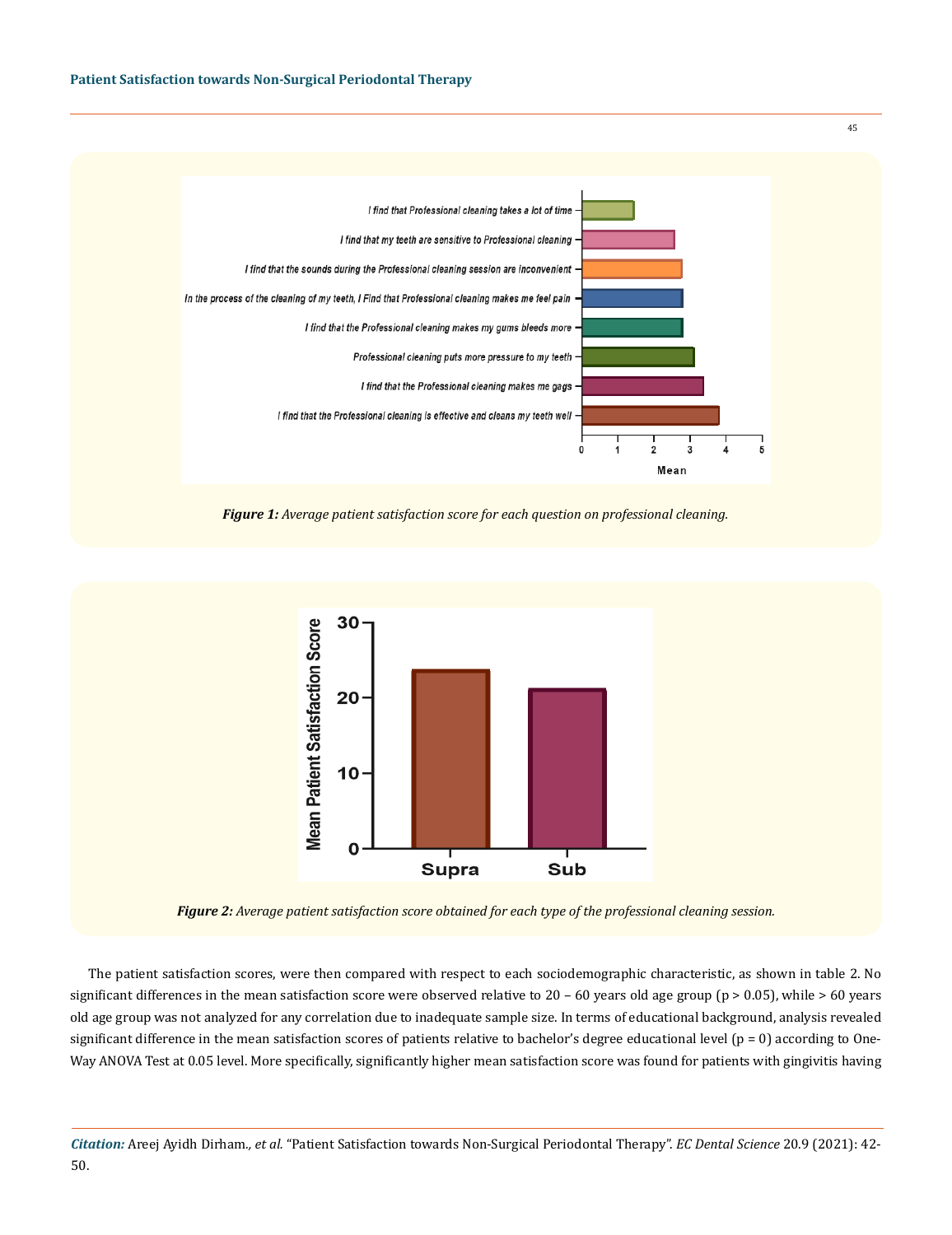46

bachelor's degree of education (score = 24.67 ± 3.4; n = 36) compared to those High School graduates with gingivitis (score = 21.27 ± 4.6; n = 11). This implies a favorable treatment experience for bachelor's graduates having gingivitis that those High School graduates with the same condition. No significant differences ( $p > 0.05$ ) in the mean satisfaction scores were observed with respect to participants with periodontitis regardless of education levels, as well as for gender.

| <b>Demographics</b>                                   |                        | <b>Patient Satisfaction Score</b> |                   |                      |                               |  |  |
|-------------------------------------------------------|------------------------|-----------------------------------|-------------------|----------------------|-------------------------------|--|--|
|                                                       | <b>Periodontitis</b>   |                                   | <b>Gingivitis</b> |                      |                               |  |  |
|                                                       | N                      | Mean                              | N                 | Mean ±               |                               |  |  |
|                                                       |                        | $\pm$ SD                          |                   | <b>SD</b>            |                               |  |  |
| Total                                                 |                        | 24                                |                   | 53                   |                               |  |  |
| Age                                                   | $20 - 40$              | 10                                | $21.10 \pm 3.3$   | 49                   | $23.92 \pm 3.9$               |  |  |
|                                                       | $41 - 60$              | 9                                 | $23.33 \pm 3.4$   | 4                    | $24.00 \pm 2.9$               |  |  |
|                                                       | 60 more                | 5                                 | $22.80 \pm 2.7$   | $\mathbf{0}$         | $0.00 \pm 0.0$                |  |  |
|                                                       | p-value                |                                   | 0.319             |                      | 0.968                         |  |  |
| Gender                                                | Male                   | 5                                 | $22.60 \pm 2.1$   | 6                    | $25.83 \pm 3.1$               |  |  |
|                                                       | Female                 | 19                                | $22.21 \pm 3.6$   | 47                   | $23.68 \pm 3.9$               |  |  |
| p-value                                               |                        | 0.818                             |                   | 0.199                |                               |  |  |
| Educational level                                     | Intermediate and below | 6                                 | $22.67 \pm 3.3$   | 6                    | $24.33 \pm 3.1$ <sup>AB</sup> |  |  |
|                                                       | High school            | 9                                 | $22.89 \pm 3.4$   | 11                   | $21.27 \pm 4.6^{\text{A}}$    |  |  |
|                                                       | Bachelor               | 9                                 | $21.44 \pm 3.4$   | 36                   | $24.67 \pm 3.4^B$             |  |  |
| p-value                                               |                        | 0.631                             |                   | $0.033$ <sup>a</sup> |                               |  |  |
| a: Significant using One-Way ANOVA Test @<0.05 level. |                        |                                   |                   |                      |                               |  |  |

*Table 2: Relationship of patient satisfaction scores on professional cleaning against socio-demographic factors.*

Furthermore, the consistency in the patient satisfaction scores on professional cleaning was then assessed across different sociodemographic factors (Table 3). Findings showed no significant differences in the patient mean satisfaction scores on either supra- or subtype professional cleaning relative to socio-demographic factors such as age, gender, and educational background (p > 0.05) according to Independent t-test.

| <b>Demographics</b> |                        | <b>Patient Satisfaction Score</b> |                 |                |                 |  |
|---------------------|------------------------|-----------------------------------|-----------------|----------------|-----------------|--|
|                     | <b>Supra</b>           |                                   | <b>Sub</b>      |                |                 |  |
|                     | N                      | $Mean \pm SD$                     | N               | Mean $\pm$ SD  |                 |  |
| Total               |                        | 65                                |                 | 12             |                 |  |
| Age                 | 20-40                  | 52                                | $23.83 \pm 3.9$ | 7              | $20.57 \pm 3.5$ |  |
|                     | 41-60                  | 9                                 | $24.33 \pm 3.1$ | 4              | $21.75 \pm 2.9$ |  |
|                     | 60 more                | 4                                 | $22.50 \pm 3.0$ | 1              | $24.00 \pm 0.0$ |  |
| p-value             |                        | 0.718                             |                 | 0.601          |                 |  |
| Gender              | Male                   | 8                                 | $25.25 \pm 2.8$ | 3              | $22.00 \pm 2.6$ |  |
|                     | Female                 | 57                                | $23.61 \pm 3.8$ | 9              | $21.00 \pm 3.4$ |  |
| p-value             |                        | 0.246                             |                 | 0.658          |                 |  |
| Educational         | Intermediate and below | 9                                 | $23.89 \pm 3.1$ | 3              | $22.33 \pm 3.8$ |  |
| level               | High school            | 16                                | $22.31 \pm 4.5$ | $\overline{4}$ | $20.75 \pm 1.5$ |  |
|                     | Bachelor               | 40                                | $24.40 \pm 3.4$ | 5              | $21.00 \pm 4.2$ |  |
| p-value             |                        | 0.164                             |                 | 0.817          |                 |  |

*Table 3: Relationship of patient satisfaction scores on professional cleaning against socio-demographic factors.*

*Citation:* Areej Ayidh Dirham*., et al.* "Patient Satisfaction towards Non-Surgical Periodontal Therapy". *EC Dental Science* 20.9 (2021): 42- 50.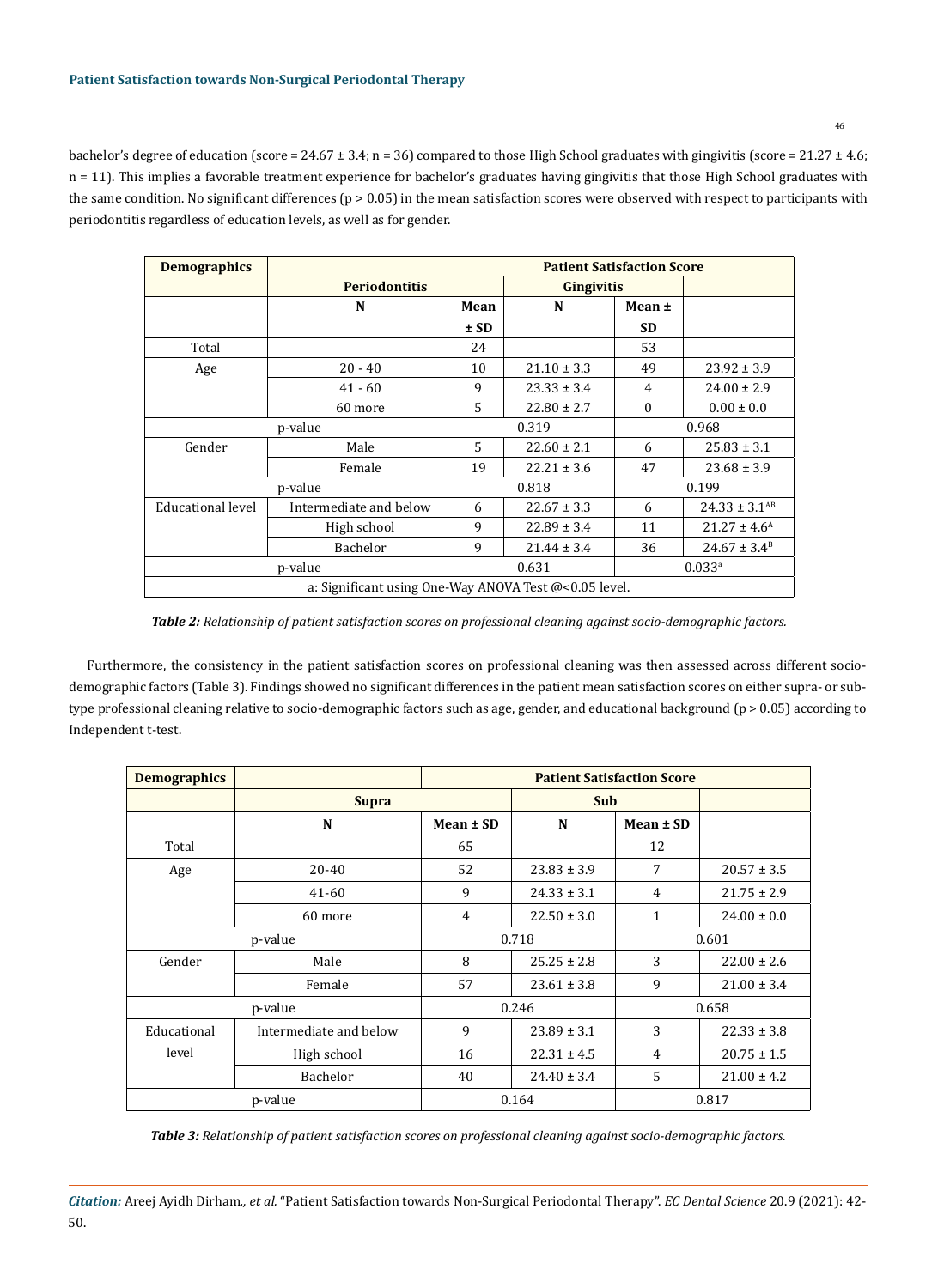#### **Discussion**

In the present study, most of the participants who underwent non-surgical periodontal therapy had thought of professional cleaning as highly efficient which was evident in certain aspects, such as minimal gum bleeding and pain, teeth pressure and sensitivity, absence of gagging, and minimal inconvenience brought by sounds during professional cleaning session. The work of Aslund and colleagues (2008) [11] on patients subjected to non-surgical periodontal therapy described the possible side effects of root instrumentation (non-surgical) to involve gingival recession, sensitivity, or pain. Despite this, the possible effect of utilization of mechanical device for periodontal disease (mild to moderate) was also generally tolerated by the patients. In the observational study of Vatne and Others (2015) [9] on the 158 Norwegian patients, pain perception was also observed to be low after non-surgical periodontal therapy. Patient comfort was also studied by Quaranta and others (2012) [17] together with periodontal healing. According to the study, minimal pain was felt by the patients, accompanied with higher compliance to therapy. Despite lower instrumentation for power-driven devices, similar pattern of healing was observed for both instrumentations. Most of the patients complied to non-surgical periodontal treatment despite the type of instruments chosen by clinician. In a study by Croft and co-workers (2003) [16], intensified preference for power-driven devices was observed due to lower levels of pain and lower messiness during operation. This can substantially influence compliance and satisfaction among patients with periodontal maintenance. Regardless of the scaler used, both types of instrumentations exhibited similar efficacy. However, higher risk can be associated to sonic devices in terms of spatter formation. Other studies mentioned that dealing with operator of understanding and sympathy as well as the patient having confidence, the anxiety and pain expectation of the patient may be reduced [9,15,18]. It is very important to engage with the patients in empathic approach prior to treatment, especially in delivering realistic expectations on possible pain and results [9].

The overall mean satisfaction score of participants was found to be  $22.79 \pm 4.4$  (min = 8, max = 30), suggesting an above half level of good satisfaction experienced by the participants concerning non-surgical periodontal therapy. This is in agreement with the result of the randomized clinical trial study conducted by Ribeiro and co-workers (2011) [19] in which supportive periodontal therapy was reported to be of very satisfactory level among 29 patients with intrabony defects after both (minimally invasive) non-surgical (92.30%) and surgical (92.85%) therapies. The study also emphasized the advantage of non-surgical approach when it comes to significant decrease in chair-time treatment compared to surgical technique (p < 0.05). The observational study also of Vatne and others (2015) [9] mentioned the positive impact of treatment with periodontal treatment on satisfaction of 152 Norwegian patients. In this work, patients were reported to have high level of compliance (short and long term) and desirable patient-centered outcomes level based on assessment after 1 year of treatment, and majority (95%, n = 144) had good satisfaction with treatment result with 96% (n = 146) mentioning to have wish treating the same approach again when needed. Another study by Aslund and colleagues (2008) [11] also reported a good mean satisfaction scores (using visual analog scale) of 59 patients having periodontitis (mild to moderate) after treating with nonsurgical periodontal therapy using curets ( $n = 29$ ) and piezo-ceramic ( $n = 30$ ). More specifically, this work that the utilization of periodontal therapy among patients facilitated a small but statistically significant enhancement in both groups, and that it exhibits positive impact to oral healthrelated quality of life. The recent systematic review conducted by Khan and co-workers (2020) [1] supports the current findings in which periodontal treatment-related outcomes (assessed through Oral Health Impact Profile 14) obtained from studies between January 1977 and January 2019 revealed that non-surgical periodontal therapy is effective in improving patient-reported outcomes.

With regards to the type of professional cleaning, Cobb (2002) [10] highlighted the need for supragingival plaque control for early and moderate onset of disease. Comparing the obtained results of this research, higher patient satisfaction scores were obtained for supragingival therapy. This may attribute to fewer complications upon disease onset in comparison to subgingival therapy.

The oral health-related quality of life is said to be negatively affected by periodontal diseases. Comparing non-surgical versus surgical periodontal therapy, Shanbhag and colleagues [20] observed that lower quality of life was observed for those who had surgical periodon-

*Citation:* Areej Ayidh Dirham*., et al.* "Patient Satisfaction towards Non-Surgical Periodontal Therapy". *EC Dental Science* 20.9 (2021): 42- 50.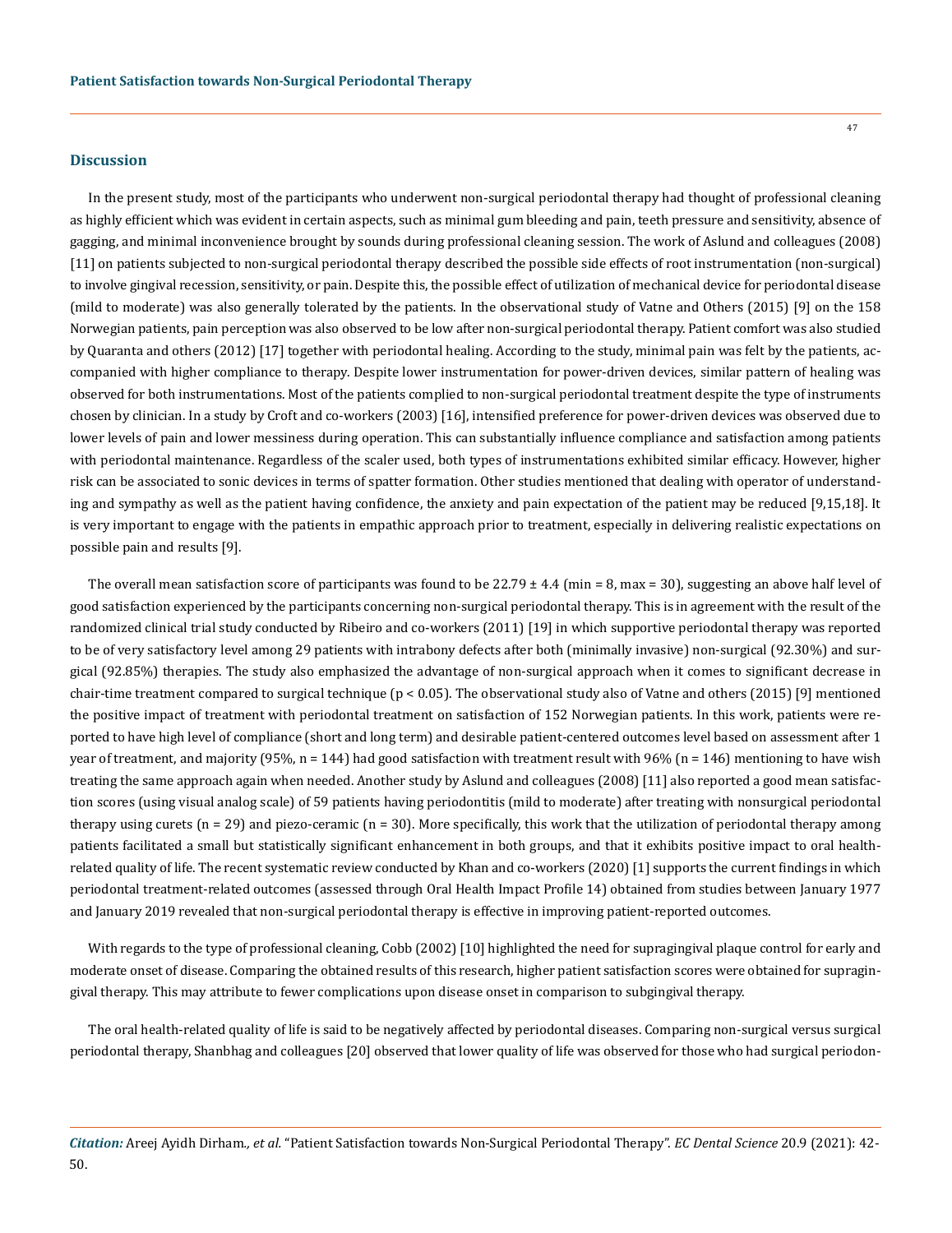tal therapy. They mentioned that adults with periodontal diseases can reasonably improve their oral health via non-surgical therapy in a routinely manner.

For a successful outcome of treatment with periodontal therapy, especially the long-lasting ones, 'compliance' is one of the essential ingredients [9,21]. However, compliance and satisfaction are often overlooked, and not usually attained when it comes to non-surgical periodontal treatment [1,22,23]. It is reported in some studies that people tend to comply with treatment provided that they believe they are capable to do it and if it will give them positive health impacts [9,24]. Mapping the patient-based outcomes of non-surgical periodontal treatment will help in evaluating the effectiveness of such therapy, which will consequently help in the enhancement of safety, discomfort and other limitations related with the periodontitis [1]. The development of a validated, reliable, widely-culture applicable, single patient-based outcome measure may help in the determination of oral health-related quality of life measure, which consequently helps in predicting outcomes associated with health economics [1,25].

Limitation of this study include a small sample size. Conducting further studies on a larger population may provide a bigger picture on various aspects of patient satisfaction following treatment with non-surgical periodontal therapy.

## **Clinical Relevance**

Compliance with periodontal maintenance continues to be a challenge for the periodontists. Patient satisfaction is one factor that is often overlooked when it comes to non-surgical periodontal therapy. This shapes the willingness of the patient to pursue therapy in a periodic manner.

### **Conclusion**

Mapping the patient-based outcomes of non-surgical periodontal treatment through assessment of their satisfaction is important in evaluating the effectiveness of such therapy, which consequently helps in the enhancement of strategies, patient safety, and limitations related with non-surgical treatment of periodontal condition.

#### **Acknowledgements**

The authors wish to express their thanks to Fatimah Ahmed Al-Malki and Wehad Salem Alrefaei for their effort in data collection.

## **Conflict of Interest**

The authors declare that there is no conflict of interest.

## **Bibliography**

- 1. Khan S., *et al*[. "Non-surgical periodontal therapy effectively improves patient-reported outcomes: A systematic review".](https://pubmed.ncbi.nlm.nih.gov/32594621/) *International [Journal of Dental Hygiene](https://pubmed.ncbi.nlm.nih.gov/32594621/)* 19.1 (2021): 18-28.
- 2. Goodson JM., *et al*[. "Patterns of progression and regression of advanced destructive periodontal disease".](https://pubmed.ncbi.nlm.nih.gov/6960023/) *Journal of Clinical Periodontology* [9.6 \(1982\): 472-481.](https://pubmed.ncbi.nlm.nih.gov/6960023/)
- 3. Anwar A., *et al*. "Chronic Periodontitis, A Silent Hazardous Disease" (2014).
- 4. Khan S., *et al*[. "Chronic periodontitis and smoking. Prevalence and dose-response relationship".](https://pubmed.ncbi.nlm.nih.gov/27464867/) *Saudi Medical Journal* 37.8 (2016): [889-894.](https://pubmed.ncbi.nlm.nih.gov/27464867/)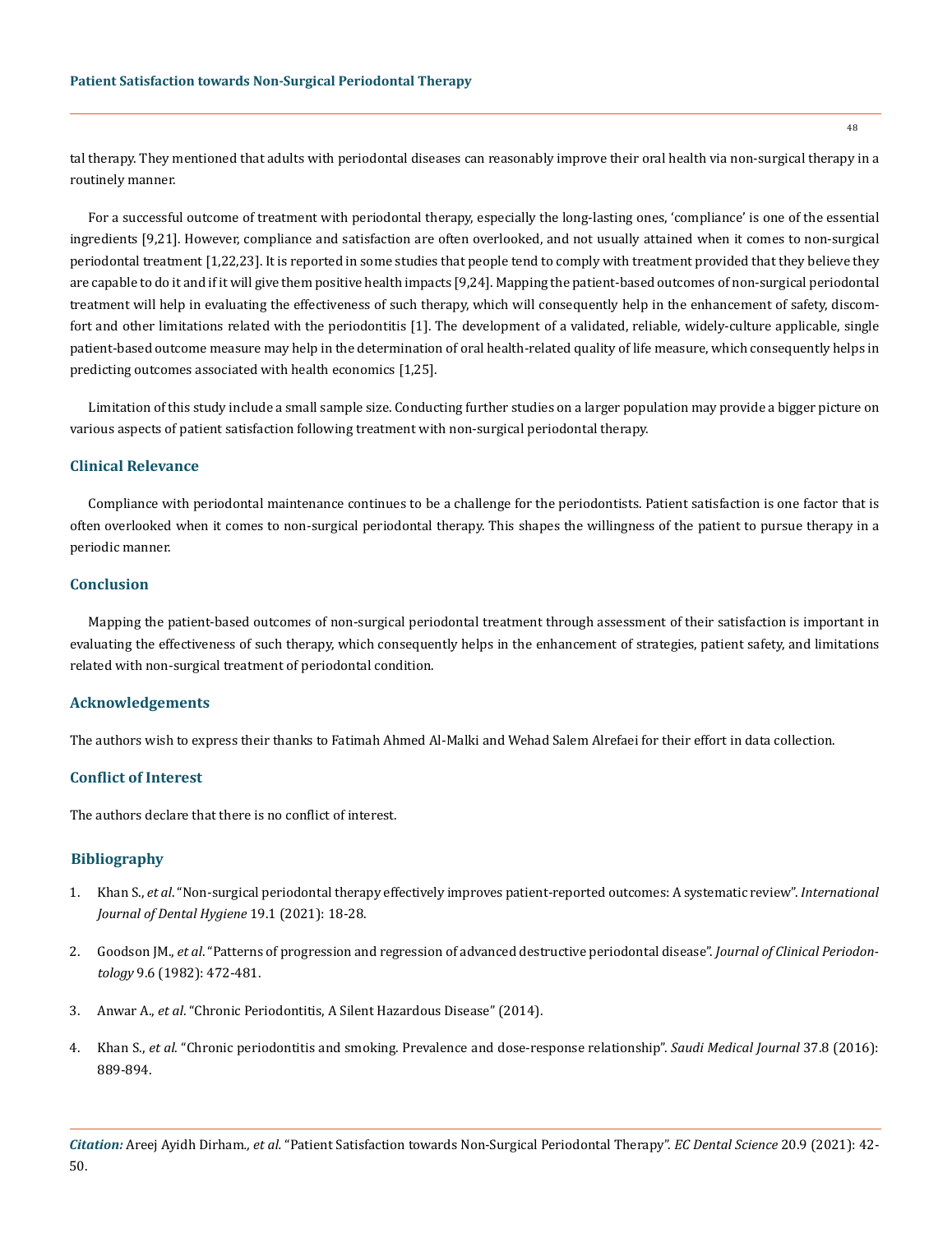- 5. [Tonetti MS. "Cigarette smoking and periodontal diseases: etiology and management of disease".](https://pubmed.ncbi.nlm.nih.gov/9722693/) *Annals of Periodontology* 3.1 (1998): [88-101.](https://pubmed.ncbi.nlm.nih.gov/9722693/)
- 6. [Dye BA. "Global periodontal disease epidemiology".](https://pubmed.ncbi.nlm.nih.gov/22133364/) *Periodontology 2000* 58.1 (2012): 10-25.
- 7. Jin LJ., *et al*[. "Global burden of oral diseases: emerging concepts, management and interplay with systemic health".](https://pubmed.ncbi.nlm.nih.gov/26704694/) *Oral Diseases* 22.7 [\(2016\): 609-619.](https://pubmed.ncbi.nlm.nih.gov/26704694/)
- 8. Buset SL., *et al*[. "Are periodontal diseases really silent? A systematic review of their effect on quality of life".](https://pubmed.ncbi.nlm.nih.gov/26810308/) *Journal of Clinical Periodontology* [43.4 \(2016\): 333-344.](https://pubmed.ncbi.nlm.nih.gov/26810308/)
- 9. Vatne JF., *et al*[. "Patients' perception of own efforts versus clinically observed outcomes of non-surgical periodontal therapy in a Nor](https://bmcoralhealth.biomedcentral.com/articles/10.1186/s12903-015-0037-3)[wegian population: an observational study".](https://bmcoralhealth.biomedcentral.com/articles/10.1186/s12903-015-0037-3) *BMC Oral Health* 15 (2015): 61.
- 10. [Cobb CM. "Clinical significance of non-surgical periodontal therapy: an evidence-based perspective of scaling and root planning".](https://pubmed.ncbi.nlm.nih.gov/12010523/)  *[Journal of Clinical Periodontology](https://pubmed.ncbi.nlm.nih.gov/12010523/)* 29.2 (2002): 6-16.
- 11. Aslund M., *et al*[. "Effects of two different methods of non-surgical periodontal therapy on patient perception of pain and quality of](https://pubmed.ncbi.nlm.nih.gov/18533780/)  [life: a randomized controlled clinical trial".](https://pubmed.ncbi.nlm.nih.gov/18533780/) *Journal of Periodontology* 79.6 (2008): 1031-1040.
- 12. Tunkel J., *et al*[. "A systematic review of efficacy of machine-driven and manual subgingival debridement in the treatment of chronic](https://pubmed.ncbi.nlm.nih.gov/12787208/)  periodontitis". *[Journal of Clinical Periodontology](https://pubmed.ncbi.nlm.nih.gov/12787208/)* 29.3 (2002): 72-81.
- 13. Drisko CL., *et al*[. "Position paper: sonic and ultrasonic scalers in periodontics. Research, Science and Therapy Committee of the](https://europepmc.org/article/MED/11128930)  [American Academy of Periodontology".](https://europepmc.org/article/MED/11128930) *Journal of Periodontology* 71.11 (2000): 1792-1801.
- 14. Locker D. "Oral health and quality of life". *[Oral Health and Preventive Dentistry SCI Journal](https://www.ncbi.nlm.nih.gov/pmc/articles/PMC5535498/)* 2.1 (2004): 247-253.
- 15. Fardal O., *et al*[. "Patient perceptions of periodontal therapy completed in a periodontal practice".](https://pubmed.ncbi.nlm.nih.gov/12296592/) *Journal of Periodontology* 73.9 [\(2002\): 1060-1066.](https://pubmed.ncbi.nlm.nih.gov/12296592/)
- 16. Croft LK., *et al*. "Patient preference for ultrasonic or hand instruments in periodontal maintenance". *Journal of Periodontics and Restorative Dentistry* 23.6 (2003): 567-573.
- 17. Quaranta A., *et al*[. "Effects of Mechanical versus Manual Non Surgical Periodontal Therapy on Patient Comfort and Periodontal Heal](https://www.researchgate.net/publication/272355604_Effects_of_Mechanical_versus_Manual_Non_Surgical_Periodontal_Therapy_on_Patient_Comfort_and_Periodontal_Healing_A_Randomized_Controlled_Clinical_Trial)[ing: A Randomized Controlled Clinical Trial".](https://www.researchgate.net/publication/272355604_Effects_of_Mechanical_versus_Manual_Non_Surgical_Periodontal_Therapy_on_Patient_Comfort_and_Periodontal_Healing_A_Randomized_Controlled_Clinical_Trial) *European Journal of Inflammation* 10.2 (2012): 107-114.
- 18. [Skoglund LA and L Jorkjend. "Postoperative pain experience after gingivectomies using different combinations of local anaesthetic](https://pubmed.ncbi.nlm.nih.gov/2061421/)  agents and periodontal dressings". *[Journal of Clinical Periodontology](https://pubmed.ncbi.nlm.nih.gov/2061421/)* 18.3 (1991): 204-209.
- 19. Ribeiro FV., *et al*[. "Clinical and patient-centered outcomes after minimally invasive non-surgical or surgical approaches for the treat](https://pubmed.ncbi.nlm.nih.gov/21284549/)[ment of intrabony defects: a randomized clinical trial".](https://pubmed.ncbi.nlm.nih.gov/21284549/) *Journal of Periodontology* 82.9 (2011): 1256-1266.
- 20. Shanbhag S., *et al*[. "The impact of periodontal therapy on oral health-related quality of life in adults: a systematic review".](https://pubmed.ncbi.nlm.nih.gov/22694297/) *Journal of [Clinical Periodontology](https://pubmed.ncbi.nlm.nih.gov/22694297/)* 39.8 (2012): 725-735.
- 21. [Wilson TGJr. "Compliance and its role in periodontal therapy".](https://pubmed.ncbi.nlm.nih.gov/9567988/) *Periodontology 2000* 12 (1996): 16-23.